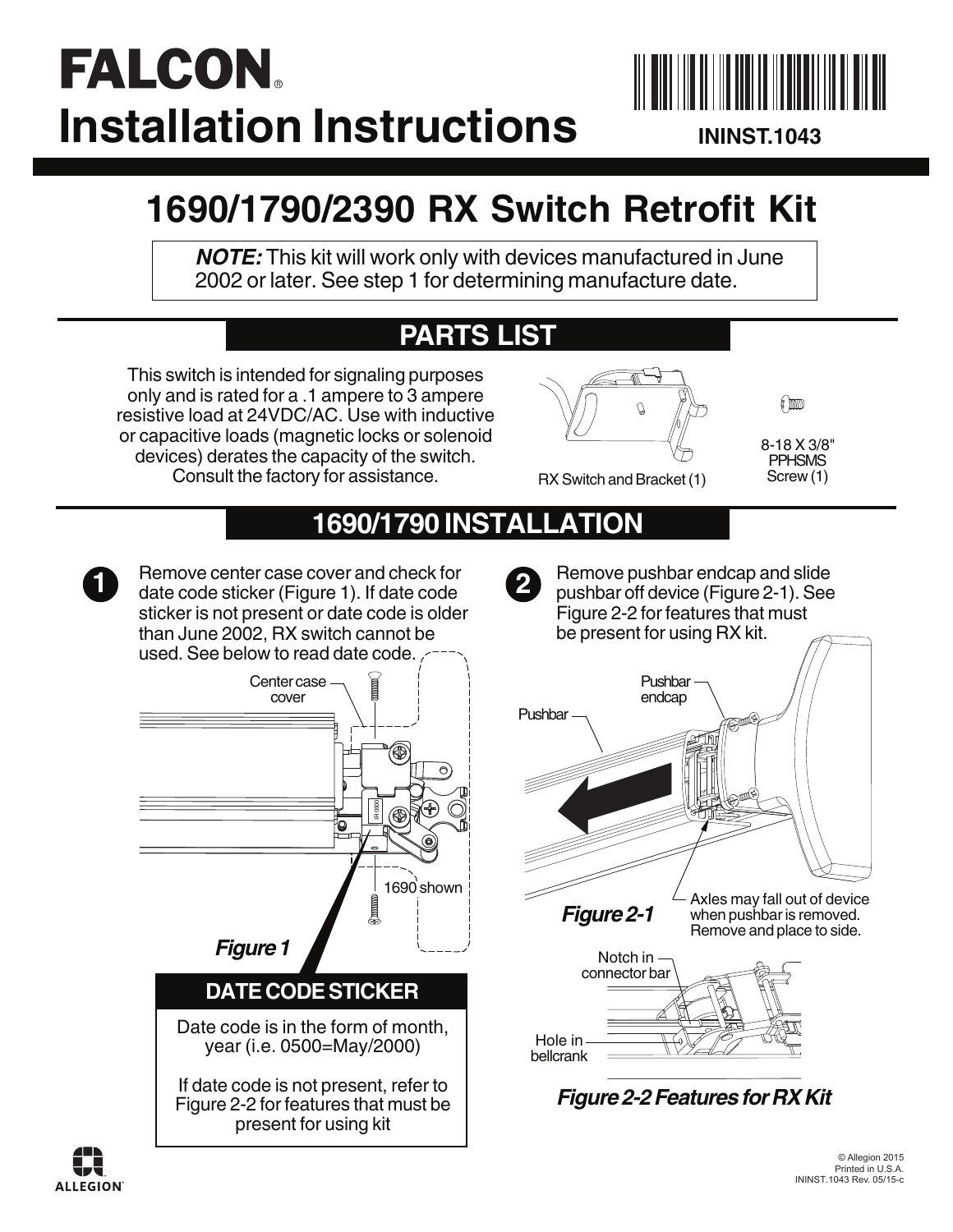

Drill 3/8" diameter wiring hole through channel end cap, channel, and inside face of door (Figure 3).



Screw RX switch bracket onto device as shown (Figure 4).

After installing, make sure that bell cranks operate freely and that switch bracket does not rub on connector bar



**Figure3**

**Figure4**



Route RX switch cable under bar and inside device channel as shown (Figure 5). If it is difficult to route wires along channel, it may be necessary to tape wire ends together.





Reinstall pushbar onto device with axles in place and push bar connector flipped up as shown (Figure 6).



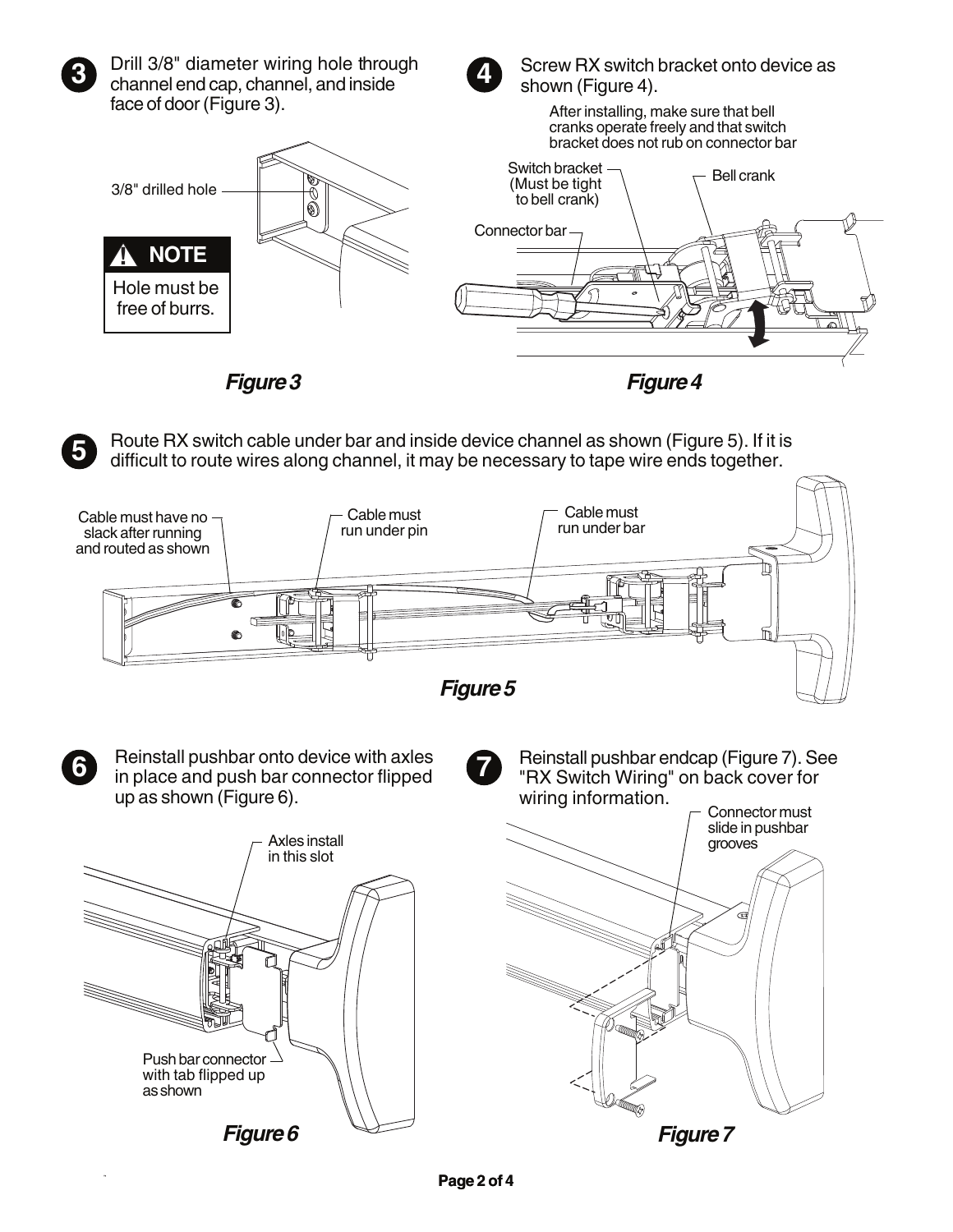#### **2390 INSTALLATION**



**Figure** 5-1 **1 1 1 1 5-1 1 1 5-1 1 5-1 5-1 5-1 5-1 5-1 5-1 5-1 5-1 5-1 5-1 5-1 5-1 5-1 5-1 5-1 5-1 5-1 5-1 5-1 5-1 5-1 5-1 5-1 5-1 5-1 5-1 5-1 5-1** Cable must run inside bellcrank base Cable must run under bar Cable must have no slack after running and routed as shown

Remove two screws from lock stile end

3/8" drilled hole b **! NOTE** Hole must be free of burrs.

Follow instructions on back of cover plate

information.